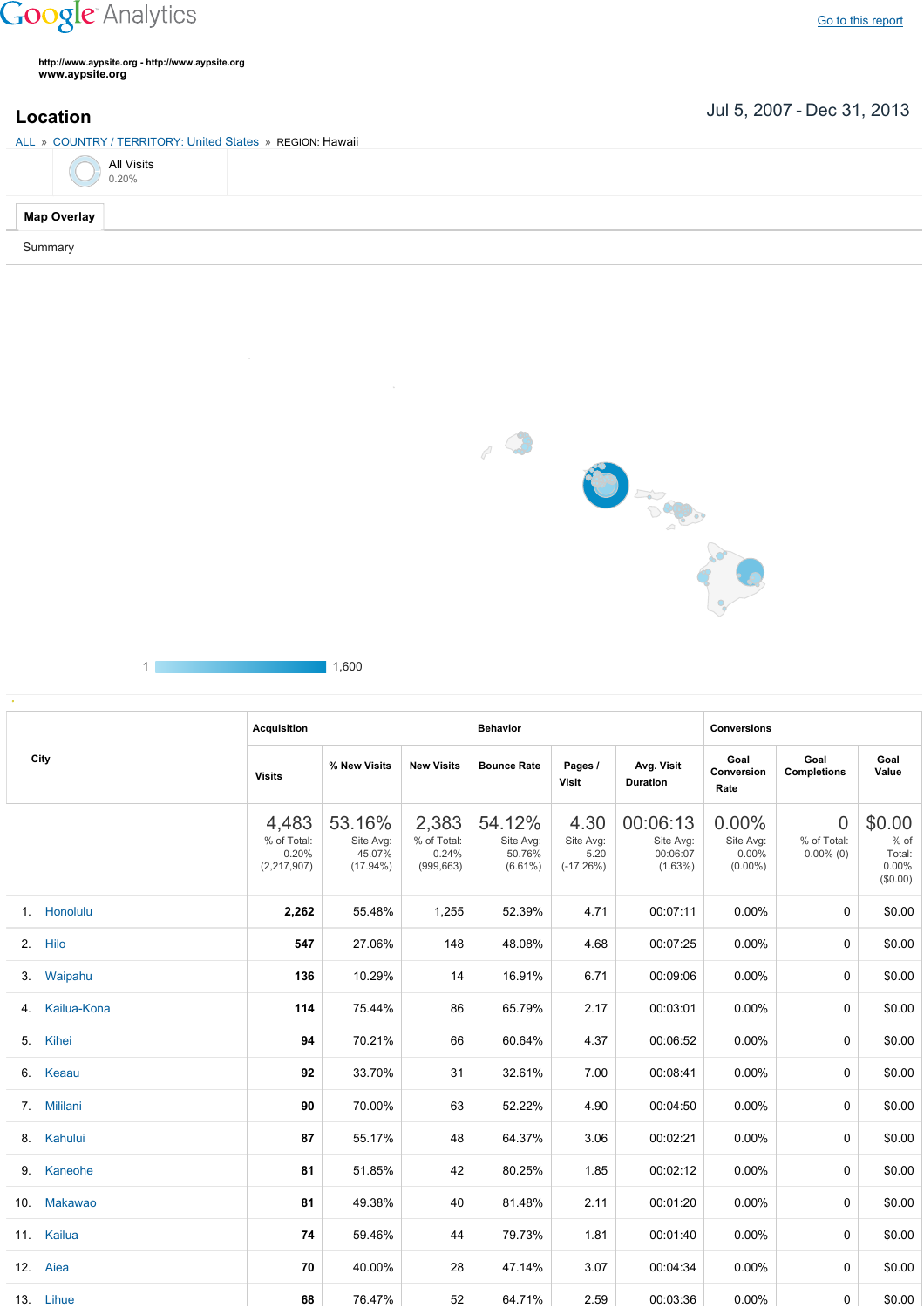|     | 14. Pukalani              | 67                       | 74.63%  | 50             | 59.70%   | 3.28  | 00:02:34 | $0.00\%$ | 0 | \$0.00 |
|-----|---------------------------|--------------------------|---------|----------------|----------|-------|----------|----------|---|--------|
|     | 15. Pearl City            | 65                       | 73.85%  | 48             | 56.92%   | 3.43  | 00:03:32 | 0.00%    | 0 | \$0.00 |
|     | 16. Kapaa                 | 61                       | 81.97%  | 50             | 49.18%   | 3.33  | 00:03:01 | $0.00\%$ | 0 | \$0.00 |
|     | 17. Wahiawa               | 55                       | 34.55%  | 19             | 81.82%   | 1.71  | 00:02:19 | $0.00\%$ | 0 | \$0.00 |
|     | 18. Lahaina               | 50                       | 62.00%  | 31             | 58.00%   | 2.54  | 00:01:51 | 0.00%    | 0 | \$0.00 |
|     | 19. Laie                  | 39                       | 69.23%  | 27             | 61.54%   | 3.31  | 00:01:45 | $0.00\%$ | 0 | \$0.00 |
|     | 20. (not set)             | 34                       | 8.82%   | 3              | 47.06%   | 7.94  | 00:27:45 | $0.00\%$ | 0 | \$0.00 |
|     | 21. Waimea                | 33                       | 66.67%  | 22             | 57.58%   | 4.52  | 00:04:19 | $0.00\%$ | 0 | \$0.00 |
|     | 22. Ewa Beach             | 26                       | 92.31%  | 24             | 73.08%   | 2.96  | 00:01:26 | 0.00%    | 0 | \$0.00 |
|     | 23. Paia                  | 24                       | 66.67%  | 16             | 62.50%   | 3.58  | 00:05:20 | $0.00\%$ | 0 | \$0.00 |
|     | 24. Wailuku               | 24                       | 70.83%  | 17             | 70.83%   | 2.33  | 00:01:02 | 0.00%    | 0 | \$0.00 |
|     | 25. Hanalei               | 23                       | 69.57%  | 16             | 65.22%   | 2.00  | 00:02:51 | 0.00%    | 0 | \$0.00 |
|     | 26. Koloa                 | 21                       | 90.48%  | 19             | 66.67%   | 1.86  | 00:01:18 | $0.00\%$ | 0 | \$0.00 |
|     | 27. Kapolei               | ${\bf 20}$               | 95.00%  | 19             | 80.00%   | 2.10  | 00:01:31 | $0.00\%$ | 0 | \$0.00 |
|     | 28. Hickam AFB            | 16                       | 93.75%  | 15             | 68.75%   | 2.06  | 00:01:25 | 0.00%    | 0 | \$0.00 |
|     | 29. Waianae               | 13                       | 92.31%  | 12             | 84.62%   | 1.23  | 00:00:25 | $0.00\%$ | 0 | \$0.00 |
|     | 30. Kilauea               | 12                       | 75.00%  | 9              | 50.00%   | 5.17  | 00:04:51 | 0.00%    | 0 | \$0.00 |
|     | 31. Naalehu               | 12                       | 41.67%  | 5              | 33.33%   | 9.33  | 00:11:57 | $0.00\%$ | 0 | \$0.00 |
|     | 32. Wheeler Army Airfield | 11                       | 27.27%  | 3              | 36.36%   | 8.00  | 00:08:58 | $0.00\%$ | 0 | \$0.00 |
|     | 33. Haiku-Pauwela         | 10                       | 90.00%  | 9              | 60.00%   | 2.00  | 00:03:22 | $0.00\%$ | 0 | \$0.00 |
|     | 34. Kula                  | 9                        | 44.44%  | 4              | 55.56%   | 6.44  | 00:15:16 | $0.00\%$ | 0 | \$0.00 |
| 35. | Princeville               | 9                        | 77.78%  | 7              | 55.56%   | 2.11  | 00:02:50 | 0.00%    | 0 | \$0.00 |
| 36. | Hana                      | $\overline{7}$           | 57.14%  | 4              | 71.43%   | 3.14  | 00:03:04 | $0.00\%$ | 0 | \$0.00 |
|     | 37. Puunene               | $\overline{\phantom{a}}$ | 100.00% | $\overline{7}$ | 85.71%   | 1.29  | 00:00:15 | $0.00\%$ | 0 | \$0.00 |
| 38. | Kaanapali                 | $\overline{7}$           | 57.14%  | 4              | 57.14%   | 2.29  | 00:09:11 | $0.00\%$ | 0 | \$0.00 |
| 39. | Kealakekua                | 6                        | 100.00% | 6              | 66.67%   | 2.33  | 00:00:59 | $0.00\%$ | 0 | \$0.00 |
| 40. | Pahoa                     | 6                        | 33.33%  | $\overline{a}$ | 33.33%   | 4.33  | 00:03:09 | $0.00\%$ | 0 | \$0.00 |
|     | 41. Kalaheo               | 4                        | 50.00%  | $\overline{a}$ | 75.00%   | 1.50  | 00:04:18 | $0.00\%$ | 0 | \$0.00 |
| 42. | <b>Mountain View</b>      | 3                        | 100.00% | 3              | 66.67%   | 1.67  | 00:00:46 | 0.00%    | 0 | \$0.00 |
|     | 43. Maui                  | $\mathbf{2}$             | 100.00% | $\overline{2}$ | 50.00%   | 2.00  | 00:00:12 | $0.00\%$ | 0 | \$0.00 |
| 44. | Eleele                    | 1                        | 100.00% | $\mathbf{1}$   | $0.00\%$ | 2.00  | 00:00:00 | $0.00\%$ | 0 | \$0.00 |
| 45. | Honokaa                   | 1                        | 100.00% | $\mathbf{1}$   | 100.00%  | 1.00  | 00:00:00 | $0.00\%$ | 0 | \$0.00 |
| 46. | Kaunakakai                | 1                        | 100.00% | 1              | 0.00%    | 3.00  | 00:01:20 | $0.00\%$ | 0 | \$0.00 |
|     | 47. Waialua               | 1                        | 100.00% | $\mathbf{1}$   | 100.00%  | 1.00  | 00:00:00 | $0.00\%$ | 0 | \$0.00 |
| 48. | Waikoloa Village          | 1                        | 100.00% | 1              | 100.00%  | 1.00  | 00:00:00 | $0.00\%$ | 0 | \$0.00 |
| 49. | <b>Ewa Gentry</b>         | 1                        | 100.00% | $\mathbf{1}$   | 100.00%  | 1.00  | 00:00:00 | $0.00\%$ | 0 | \$0.00 |
|     | 50. Kalaoa                | 1                        | 100.00% | 1              | 100.00%  | 1.00  | 00:00:00 | $0.00\%$ | 0 | \$0.00 |
|     | 51. Makakilo              | 1                        | 100.00% | $\mathbf{1}$   | $0.00\%$ | 15.00 | 00:10:10 | $0.00\%$ | 0 | \$0.00 |
| 52. | Pupukea                   | 1                        | 100.00% | 1              | 100.00%  | 1.00  | 00:00:00 | $0.00\%$ | 0 | \$0.00 |
|     | 53. Schofield Barracks    | 1                        | 100.00% | $\mathbf{1}$   | 100.00%  | 1.00  | 00:00:00 | 0.00%    | 0 | \$0.00 |